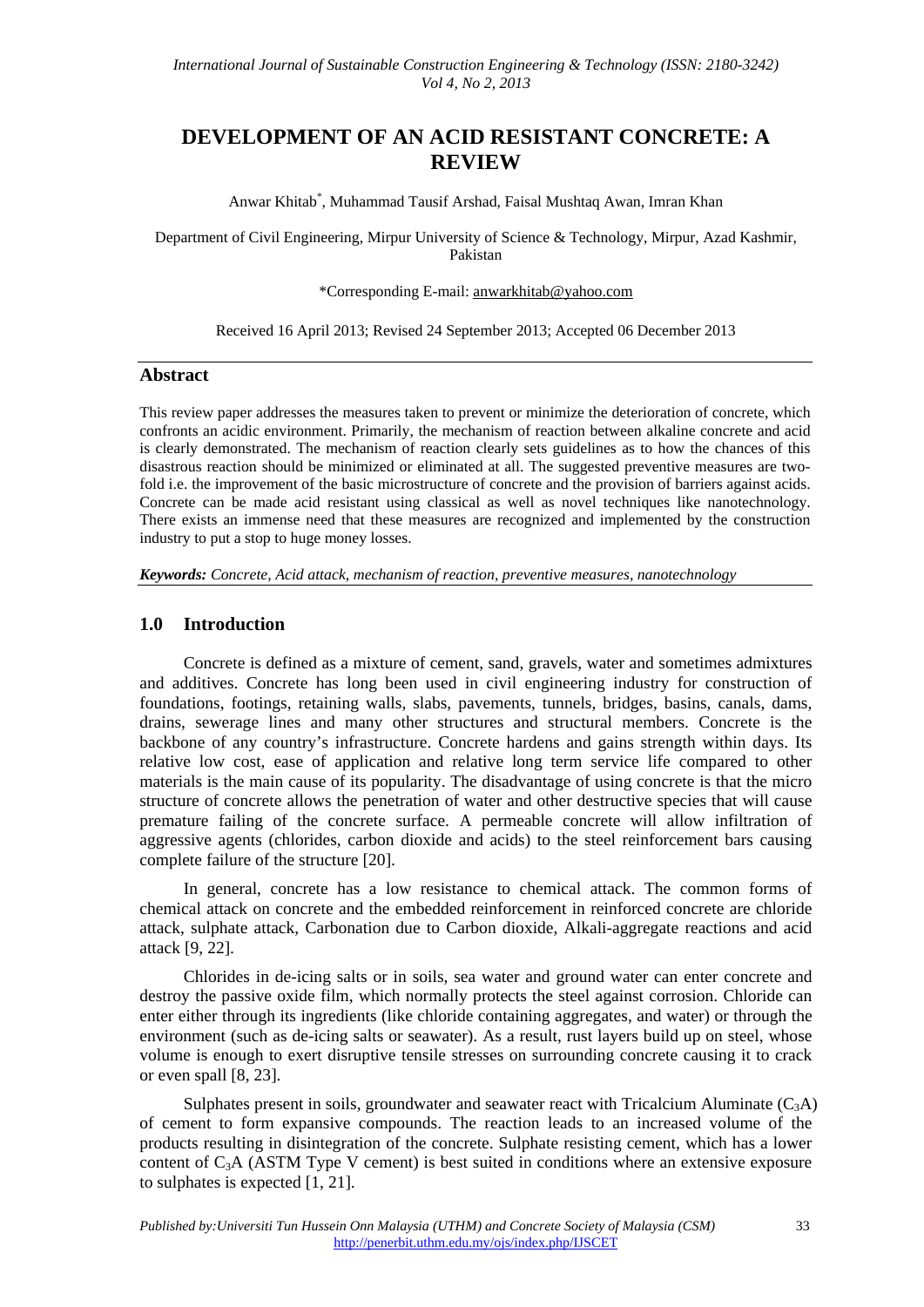

Note: X is an aggressive species

#### **Figure 1**: Reinforced concrete exposed to an aggressive environment

The pore solution of concrete is alkaline in nature due to the presence of portlandite or Calcium hydroxide  $(Ca(OH<sub>2</sub>)$ . This alkaline solution protects steel from corrosion. The presence of CO2 may lead to the destruction of this alkalinity. This process of loss of alkalinity due to the reaction between  $Ca(OH)_{2}$  in concrete and  $CO_{2}$  from air is known as carbonation [24]. Carbonation leads to the formation of Calcium Carbonate and water, as a result the alkalinity of concrete is lost. The steel thus becomes vulnerable to rusting in the presence of oxygen and moisture.

The reaction between the silica of aggregates (in siliceous aggregates) and the alkali content in cement is called alkali-aggregate reaction. The product of the reaction expands by absorbing water and increases in volume leading to cracking of concrete [1].

#### **2.0 Mechanism of acid attack**

As mentioned earlier concrete is alkaline in nature due to the presence of Calcium Hydroxide (Ca(OH)<sub>2</sub>). If attacked by an acid HX (where X is the negative ion of the acid), the components of the cement matrix break down in accordance with the following famous acid-base reaction [25]:

 $2 HX + Ca(OH)<sub>2</sub>$  ->  $CaX<sub>2</sub> + 2 H<sub>2</sub>O$ 

The decomposition of the concrete depends on the porosity of the cement paste, on the concentration of the acid, the solubility of the acid calcium salts  $(CaX<sub>2</sub>)$  and on the fluid transport through the concrete [2]. Insoluble calcium salts may precipitate in the voids and can slow down the attack. Acids such as nitric acid, hydrochloric acid and acetic acid are very aggressive as their calcium salts are readily soluble and removed from the attack front. Other acids such as phosphoric acid and humic acid are less harmful as their calcium salt, due to their low solubility, inhibits the attack by blocking the pathways within the concrete such as interconnected cracks, voids and porosity. Sulphuric acid is very damaging to concrete as it combines an acid attack and a sulphate attack [26].

#### **3.0 Special concretes for acid attack prevention**

The risk of acid attack on concrete can be minimized by providing due consideration to concrete porosity. Lesser the porosity, lesser will be the chances of acid attack on concrete. In general it is said that all high performance concrete mixtures show a better resistance against acid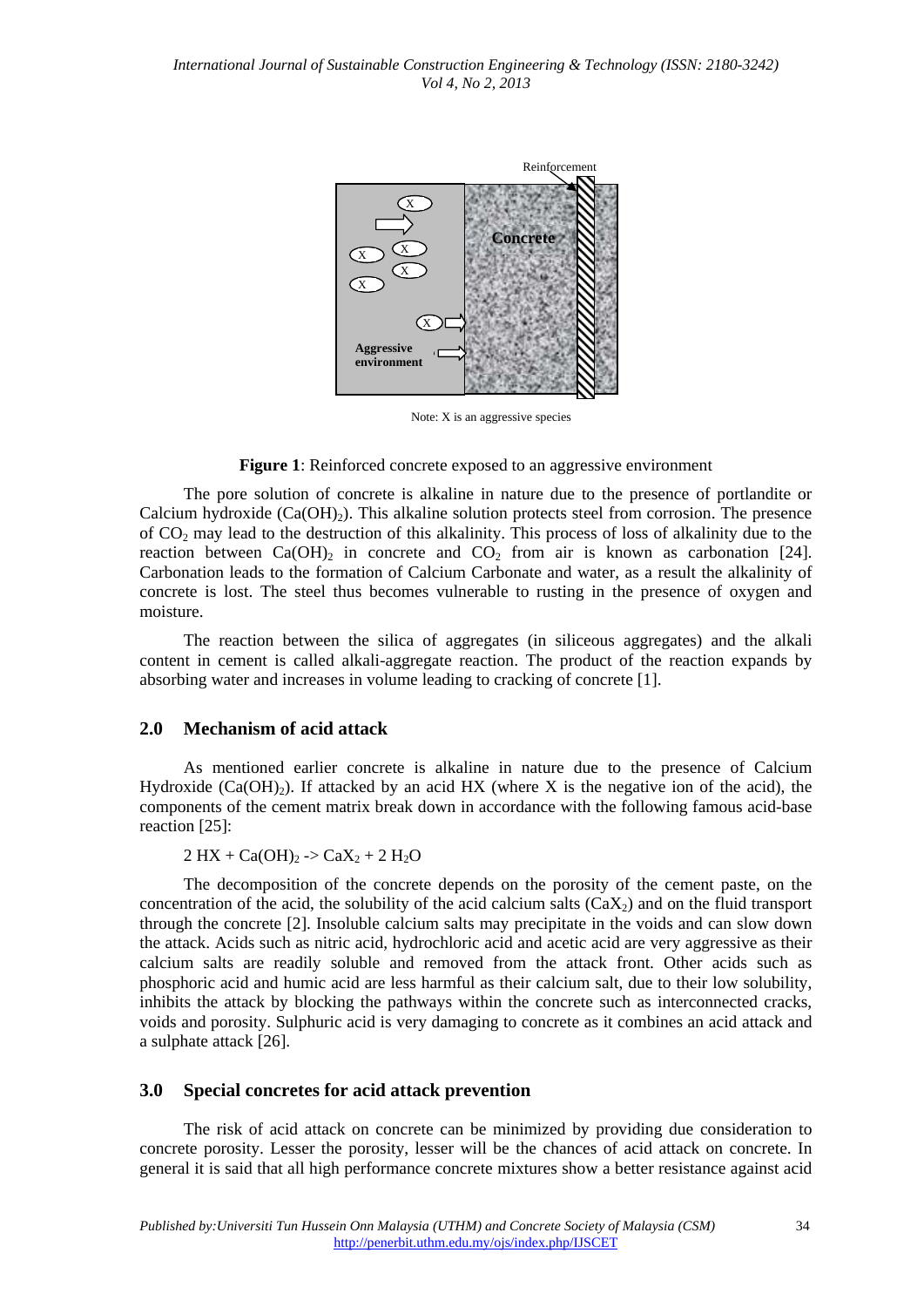attack than the reference ordinary type concrete [9]. By High performance concrete is meant a concrete with superior qualities including low permeability and low diffusion [2]. In another way, the concrete resistance to acids can also be provided by giving its surface an acid resistant coating. In Fig. 2, two ordinary concrete cylinders having the same mix design are shown. The cylinder on left was immersed in 5% sulphuric acid for 28 days having a 6% loss of mass at the end of the immersion period.



**Figure 1**: Concrete cylinder immersed in 5% H<sub>2</sub>SO<sub>4</sub> for 28 days (Left)

### **3.1 Silica concrete**

Silica fume (SF) is an industrial byproduct obtained from an electric arc furnace process. During this process, high purity quartz are reduced to silicon at high temperatures producing silica vapors. These vapors oxidize and condense in the low temperature zone to tiny particles known as silica fumes [27]. Fly ash are fine solid particles of ash carried into the air during the combustion of pulverized fuel in power stations. Silica fume and fly ash have proved to be very useful additives for concrete. Using fly ash in combination with micro silica fume, results in an improved resistance against acid attack [14, 15]. Fly ash produces a densely packed mixture of cement paste and aggregates, while silica fume reacts pozzolanically and transforms the calcium hydroxide into Calcium-Silicate-Hydrate (CSH) gel in accordance with the following equation [31]:

 $SiO<sub>2</sub> (solid) + Ca<sup>2</sup> + 2OH - \rightarrow CaO.SiO<sub>2</sub>.H<sub>2</sub>O (CSH gel)$ 

The CSH gel is the source of strength in concrete. On one hand it increases the bond between the cement paste and aggregates and on the other hand, it increases the compressive strength and chemical resistance of the concrete. The additional CSH produced by silica fume is more resistant to attack from aggressive chemicals than the weaker CH. Therefore, the combination of silica fume and fly ash results in a denser concrete having lesser quantity of calcium hydroxide, which considerably increases the acid resistance. Silica fume without fly ash produces micro cracks in concrete, which increase the path of acid attack.

## **3.2 Air entraining concrete**

Air entrainment is the process of incorporating minute air bubbles into concrete. Although, air entrainment is mainly practiced to increase freeze-thaw resistance of the concrete, it can also be used as a means of acid resistance. The air entrainment increases the acid resistance because the air voids block micro capillaries and prevent the acid from invading the concrete through these canals. Air-entraining agents are available as additives as well as admixtures. As additives, the agents are interground with cement in fixed proportions, as in cements Type IA, IIA and IIIA [32]. Requirements and specifications of air-entraining agents to be used in concrete are covered in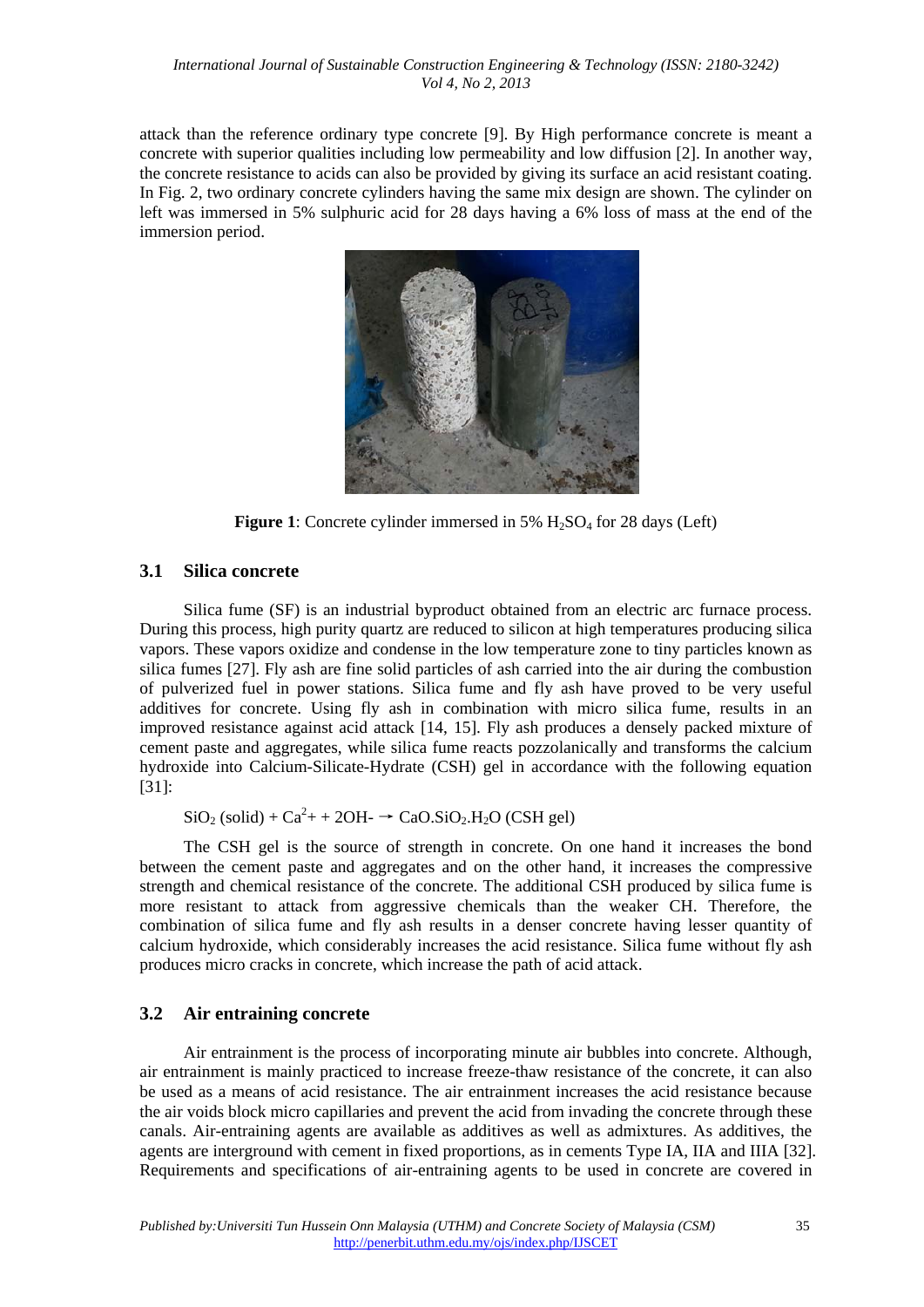ASTM C 260 [17]. As admixtures, Vinol resin and fatty acid salts were used as air-entraining agents, which have now been largely replaced by synthetic admixtures: Alkyl sulphates, olefin sulphonates, Diethanolamines etc. [16].

### **3.3 Blast Furnace concrete**

Blast Furnace Slag is formed when iron pellets, coke and limestone/dolomite flux are melted together in a blast furnace. During this process, the lime chemically combines with the aluminates and silicates of the ore and coke ash to form blast furnace slag [18]. Blast furnace slag significantly increases the durability of the concrete. It has been found to be very effective against chloride and sulphate attack; however it does not provide any considerable improvement in acid resistance [19]. The reason for this is probably that the slag does not change the amount of calcium hydroxide in the concrete. In addition to the use of slag as admixture, it is also used as additive by intergrading with the Portland cement clinker. The combined cement is known as slag cement [32].

### **3.4 High performance concrete**

High performance concrete (HPC) is defined as a concrete having properties much superior than an ordinary concrete [28]. Along with other properties like strength and durability, it is supposed to have higher resistance against chemical attack. High-performance concretes are made with carefully selected high-quality ingredients and optimized mix design. The concrete is batched, mixed, placed, compacted and cured to the highest standards. Typically, such concretes will have a low water-cement ratio of 0.25 to 0.4 [1]. Various admixtures are usually used to make these concretes fluid and workable [29]. Owing to lesser porosity, HPCs also offer significant acid resistance. The low porosity is achieved by cement contents in excess of 500  $\text{kg/m}^3$  of concrete, low water to cement ratio, adequate compaction and curing and the incorporation of a super plasticizing admixture [32]. With this combination, the strength as high as 10000 psi or above can be achieved.

### **4.0 Use of nanotechnology for acid attack prevention**

Nanotechnology is a new branch of material sciences that promotes the use of nano particles in different domains. As obvious from its name, nano particles have their sizes in nano meters. A nano particle is defined as the one, which has at least one of its dimensions in nanometers or  $10^{-9}$  m [11]. Materials at nano scale display properties somewhat different from those at micro or macro scale. For example, inert titania is used for pigmentary purposes while a nano titania is a photo-catalyst. Similarly, opaque copper becomes transparent when ground to nano size [12]. Knowing that, attempts were made to apply nanotechnology in different fields including construction engineering. Apart from other beneficial effects, nanotechnology has also found its importance in increasing the acid resistance of concrete as given below.

### **4.1 Significance against acid attack**

In construction materials, the materials density and strengths are the most important properties in which the experts are interested. As mentioned under heading 3.4, the High performance concrete is quite effective against acid attack. However, it is a common observation that materials having high strengths are also associated with higher densities and thus the dead weight of the structure considerably increases. On the other hand, nanotechnology offers quite interestingly certain materials with higher strength while possessing low to medium densities. The examples are carbon nanotubes (CNTs) and carbon nanofibers (CNFs) [7]. As an example, it is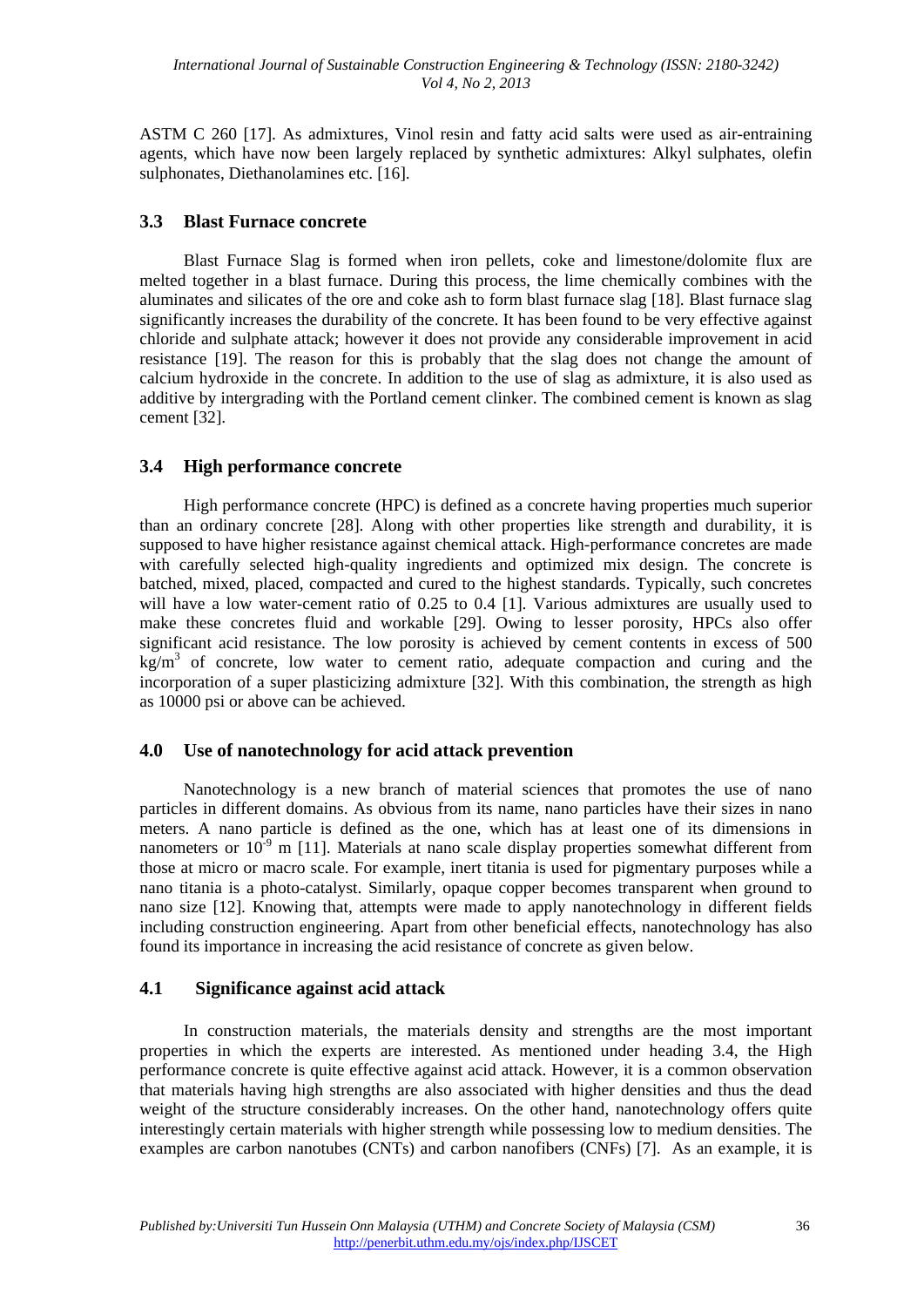believed that the design life of a concrete bridge can be increased from 30 to 45-50 years, using nanotechnology [30].

#### **4.2 Nano cementitious materials**

Cemetitious materials in civil engineering include concrete, mortar and cement paste. These materials were developed due to strong bonding characteristics and very rapid hardening and setting of cement. Several new cement composites have been developed during the recent years by combining it with nano-Titania (TiO<sub>2</sub>), Carbon nanotubes, nano-silica (SiO<sub>2</sub>), nano clay and nano-alumina  $(AI_2O_3)$ , which have significantly improved the performance of these materials [6,13]. Besides nano composite cementitious materials, efforts are also going on to introduce nano-cement at commercial scale. The present commercial cement particle has its size in micrometers [1]. It is a well-established fact that finer particles (nano) having more specific surface area can fill more effectively the pores in cement matrix, densify its structure, and might lead to superior strength due to faster chemical reactions with water (hydration reactions) [33]. Or in other words nano materials might enhance the chemical resistance of concrete against acid attack.

#### **4.3 Nano coating materials**

With the help of nanotechnology, coatings with a molecular structure which simply rejects adhesion by foreign bodies have been created. Many nano-coatings are in the market, which effectively provide effective resistance against acid attack. [34]. Appropriate nanotechnology can be used to create eco-friendly sealers and coatings that deliver pure Performance on concrete. These coatings can be applied by spraying, rolling or brushing [4, 5].

#### **4.4 Nano food additives**

New concretes with nano food additives are being developed at National Institute of Standards and Technology (NIST) USA [3]. The technique is named as VERDiCT (Viscosity Enhancers Reducing Diffusion in Concrete Technology). With nano additives in concrete pores, the viscosity of the concrete pore solution can be increased, which will slow down the ingress of external species (including acids).

#### **5.0 Conclusions**

This review paper has attempted to collect the state of knowledge and information in the field of concrete, confronting an acidic environment. Emphasis was given to understand the problem and to identify a compatible solution. The solutions include the improvement of internal structure of the concrete or the provision of an external acid resistant membrane. Additionally, the paper also describes the novel nanotechnologies that can be used to achieve acid resistance goals for concrete.

### **References**

- [1] A. M. Neville, "Properties of Concrete," ISBN: 0273755803, 9780273755807, Pearson Education, 2011.
- [2] C. Shi, Y. L. Mo, "High-Performance Construction Materials Sciences and Applications," World Scientific Publishing Co. Pte. Ltd, Singapore, 2008.
- [3] L. Triandafilou, "Strengthening concrete with nanoparticles", FHWA Resource Center, Baltimore, 2009.
- [4] http://nanoprotech.com.au/
- [5] http://chemicalcontainment.com/nanotech.html